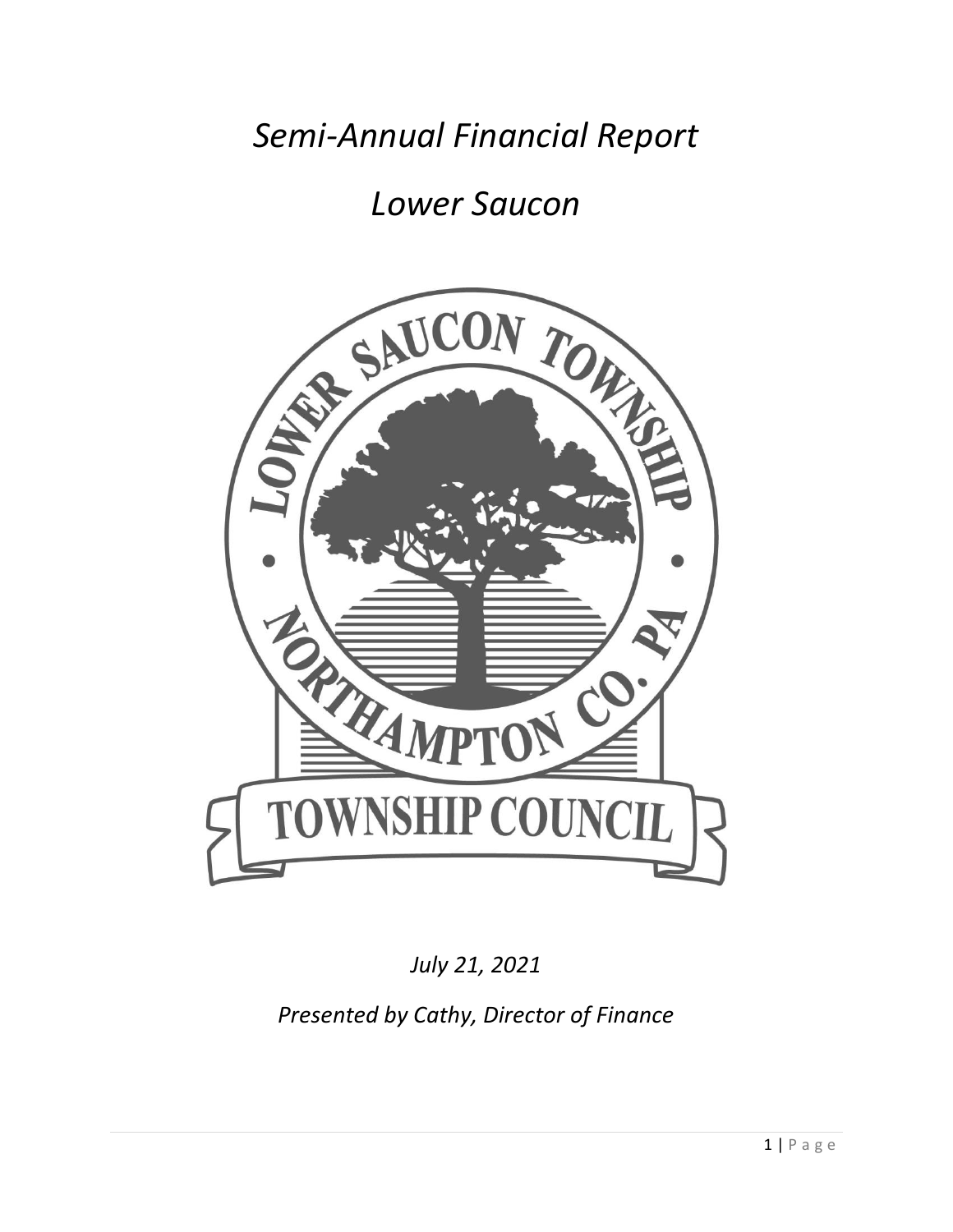#### Introduction

This document was developed at the request of Council to provide a mid-year status report of the Township's financial condition. The Township's Budget document is a one-year plan of revenues and expenses that are projected during the course of that year, as required by State law. This Semi-Annual Report contains the unaudited actual figures as of June 30<sup>th</sup>.

During the presentation of this report, we will discuss revenues and expenses that are not within the projected range. In addition, the report will also cover the progress of projects approved during the first half of the year, but were not part of the preceding budgeting process. This information can be used in the upcoming year's budget deliberations. A preview of projects will be provided and will be discussed in greater detail during budget deliberations.

This document compliments the Comprehensive Annual Financial Report (CAFR), which is recommended by the Government Financial Officers Association (GFOA) and will now be referred to as LSTCAFR and is provided to Council in March each year. Much of the financial information in the annual report is prepared by our independent Auditor and submitted to the State by April and to Council by June or July of the following year. This document is condensed for the public, to clearly convey the financial condition of the Township, which presents the net position and the status of the Capital Improvements Plan (CIP) which is required to be presented to Council by September  $1<sup>st</sup>$  pursuant to the Township Code.

#### **2021 continuation of the COVID 19 Pandemic**

Council approved an additional \$1,087,583.71 in funds to be placed in the Operational Reserve Fund, which was funded by revenue that exceeded expenditures. They had the foresight to prepare for potential disastrous events with the creation of the Operational Reserve Fund in 2014. Their area of concern was having insufficient funding to make necessary repairs if there were delays in Federal or State financial assistance. The Operational Reserve Fund became a restricted savings and not a part of the budgetary process unless approved by Resolution. To date, we have not withdrawn from the fund, which currently has a balance of approximately \$5.4 million, while still maintaining the \$3 million in unrestricted funds available in any given year.

The rationale of this financial structure continues to build up reserves and has provided Lower Saucon Council the ability to lower taxes for residents when it was most beneficial. Despite the struggles for moth, the Township continues to be financially prepared for the potential of such disasters and has been able to successfully weather the storm affecting the nation. The Administration continues to maintain review of expenses.

The Federal Government is providing \$1,134,404.92 in disaster relief this year. This funding has limitations; however, most governments will take advantage of their loss of income. The Township was unaffected in this area and therefore, will be able to utilize the funds for other uses permitted under LFRF (Local Fiscal Recovery Funds) guidelines that Council approves.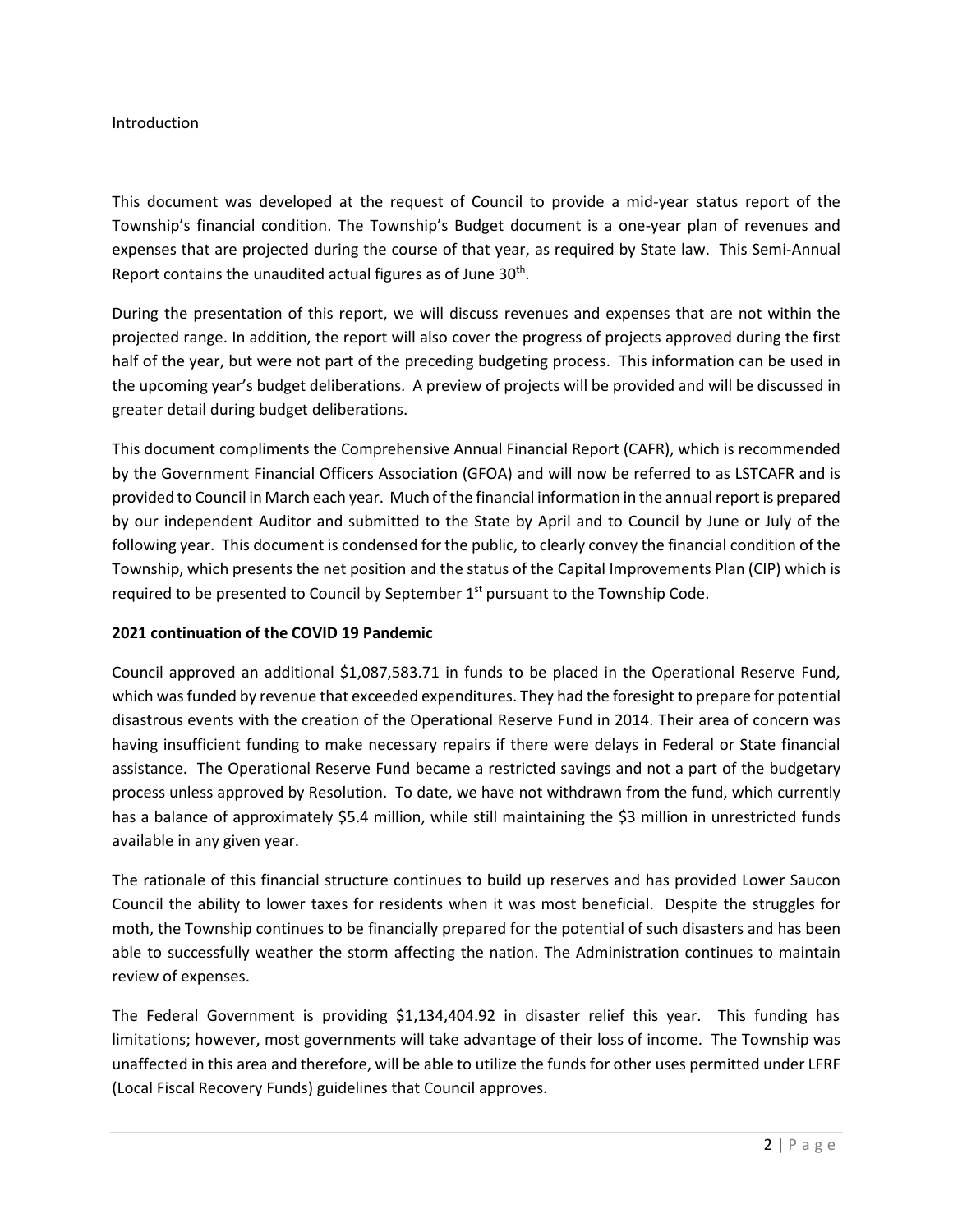The Reserve Fund continues as a fund for emergency repairs, but it is also funding to address revenue risk management. The Township budgets revenue conservatively. Every government entity assumes some risk when projecting future incomes. It is becoming more apparent that higher level governments can adversely or positively affect the "bottom line" of any local government. Examples of this are regulations and restrictions, due to a health crisis or just simply the imposition of an unfunded mandate. These can be unplanned and would require modification of any budget if not prepared. The Government Finance Officers Association advocates for municipalities to strengthen their financial structure to address these uncontrollable events. Since the passage of the Budget Advisory Report in 2015, the Township has been fortunate to save enough to prepare for shortfalls that did not occur and, as such, provided the ability for our Council to lessen taxes instead of increasing as many governments were forced to do. Our primary sources of revenue are the Real Estate Tax, Earned Income Tax and the Landfill Host Fees. The Landfill Host Fees generate the largest amount of revenue. In anticipation of the discontinuation of revenue from the Landfill Host Fees, the Administration acted proactively by steadily saving funds from that source of revenue, as to not adversely impact the residents of Lower Saucon financially. The landfill is anticipated to close in about four years. The Bethlehem Landfill has formally requested approval from DEP to continue operations on another portion of their site. This means that the allocations to the Reserve and Capital Funds may continue if this permit modification is approved. Nonetheless, outside of the annual Capital appropriations, we have been able to save the host fees generated in the Operation and Capital Reserves.

There are road, building and storm water infrastructure items that we will be covering in our Capital Improvement Plan (CIP) and General Funds. Public Works has completed several important projects so far this year. First is the installation of the waterline at the Town Hall Park which staff received grant funding to complete. They have also completed the Reading Drive stabilization and Mount Pleasant Drive storm water project. We are working on isolating specifically identified projects to fulfill our MS4 (Municipal separate storm sewer system) requirements. We continue to work on more road projects and will be reported in the Capital plan in September. Council has restricted \$5,514,931.23, and currently \$3,891,090.03 is unrestricted. Our policies state that \$3,000,000.00 in unrestricted reserve is our litmus test. The Budget Advisory Committee recommended the \$3,000,000.000 to cover an operational budget. As stated previously, the purpose of these classifications and restrictions was to afford Council time to modify services if needed or desired.

Council was able to lower taxes by 20% from 6.39 to 5.14 to lessen the burden of the Covid 19 pandemic restrictions. This was possible due to the Township's strong financial position and through sound governance and administrative controls. We are not anticipating utilizing the landfill funding to maintain operations, as we have had significant increases in some revenues that will be discussed.

#### Revenue:

We have received 61.36% of our budgeted revenue; 95.79% of the 2021 Real Estate Tax revenue; an increase of 1% more than this time last year. The percentage of taxes not received will be proportional to the delinquent amount. We are at the same percentage of receipts in delinquent taxes that we were in 2020. Northampton County sends notices at the end of May, so most receipts come in July, August, and September. We are at the normal level as last year and anticipate minor deviations.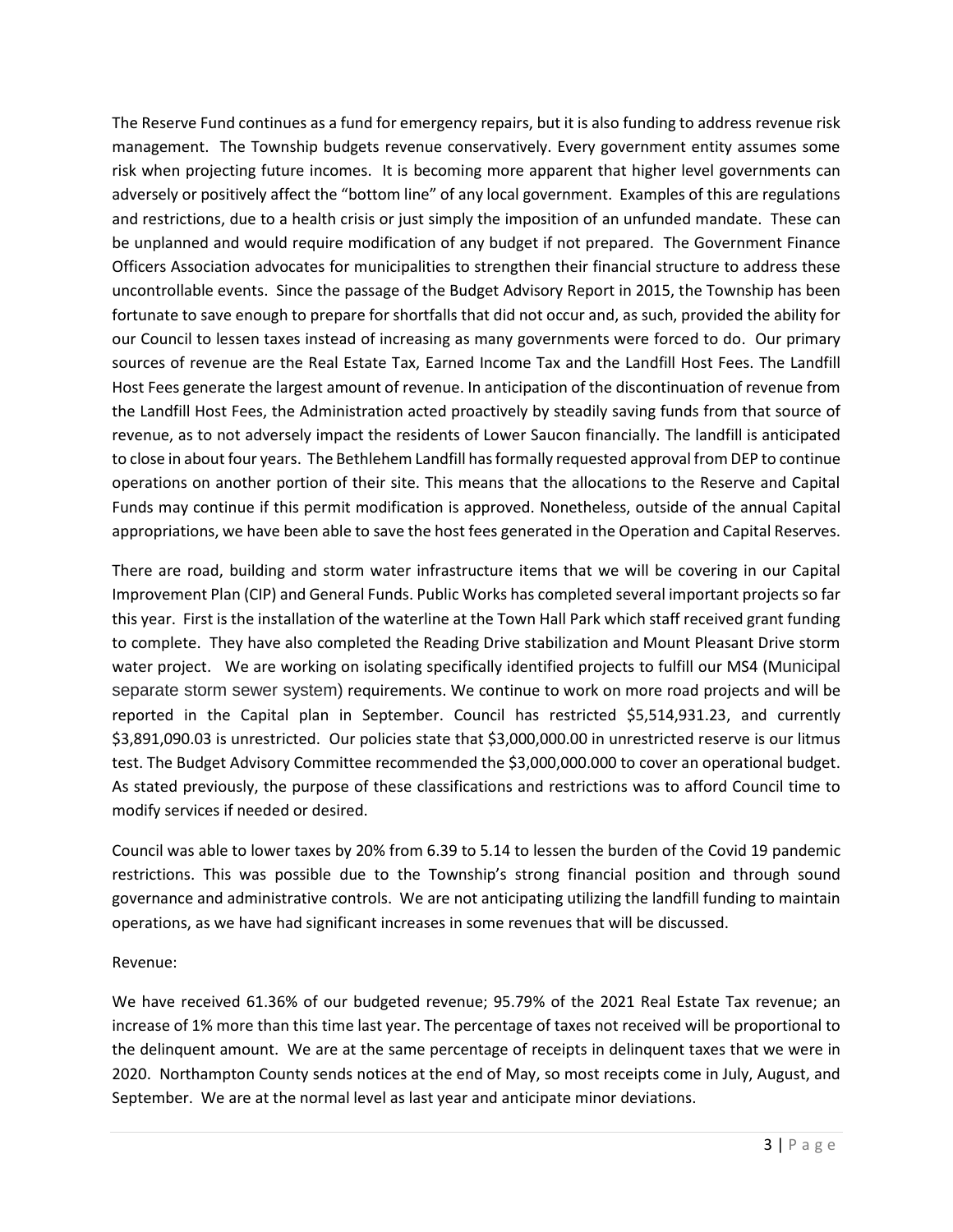The Township has received 62.56% of the estimated local enabling taxes, which consists of Earned Income Tax, Deed Transfer Tax, and Local Services Tax. This is higher than last year at this time, but the percentage compared to budget is appropriate for the mid-year point. Northampton County TCC reporting states that we are up 19.5% from year to date last year.

On a positive note, real estate sales continue to grow, we continue to reap the benefit of the low mortgage interest rates by receiving over 63% of the budgeted amount in deed transfer tax. Caution must be taken for next year's budget in regards to this, as the housing market may return to a form of normalcy. With that said, the offset could occur when the new housing previously approved, moves forward with construction and sales.

Our Business License Fees received to date are 100.76%, largely due to our Cable Franchise Taxes. The Cable Franchise is a 3% tax on the revenue received by cable providers in Lower Saucon Township's jurisdiction. However, this is slightly more than what was budgeted based on last year's projections. We continue to monitor this revenue source, as there are other options available for residents that are currently not taxed. The revenue received is directly related to the gross income reported by the cable companies. There are still delays in new housing construction and more options available in television and web services. We will take this into account in the 2022 budgeting process.

The Township has received 45.41% of budgeted fines. State Police fines are budgeted based on the previous year's receipts. The next payment is scheduled for December. As more places open, people going out and courts cases are scheduled; we will see this category increase throughout the year.

CD's have closed and been reinvested prompting an increase in interest rates this year, receiving 107.01%. We try to maximize the interest rates amount and work with the banks to secure the best rates possible. Investments follow permitted guidelines.

Grants received will not exceed anticipated amounts, as the majority of grants are for police programming. We have had limited involvement in these areas during the pandemic. The corresponding expense in police overtime will be less as well. We will see some reimbursement grant funding in the second half of the year.

State Shared Revenue is typically received in September or October. We have been paying the MMO (Minimum Municipal Obligation) on a monthly basis prior to receiving the State Aid. The Township will present the 2022 MMO in September once the valuations are complete.

General Government fees are at 67.61%, surpassing the half way mark. Subdivision and Zoning permits will exceed budget assumptions due to the anticipated interest in economic development and home ownership in the Township.

Public Safety also is currently beyond the mid-year levels anticipated at 63.72%. Police Services tie directly to Police overtime. Our Police Department offers coverage for graduations and other events with the entity sponsoring the event paying for those services. Since the pandemic, large graduations were not held along with many limiting the size of the event, and we do not expect to meet our target amount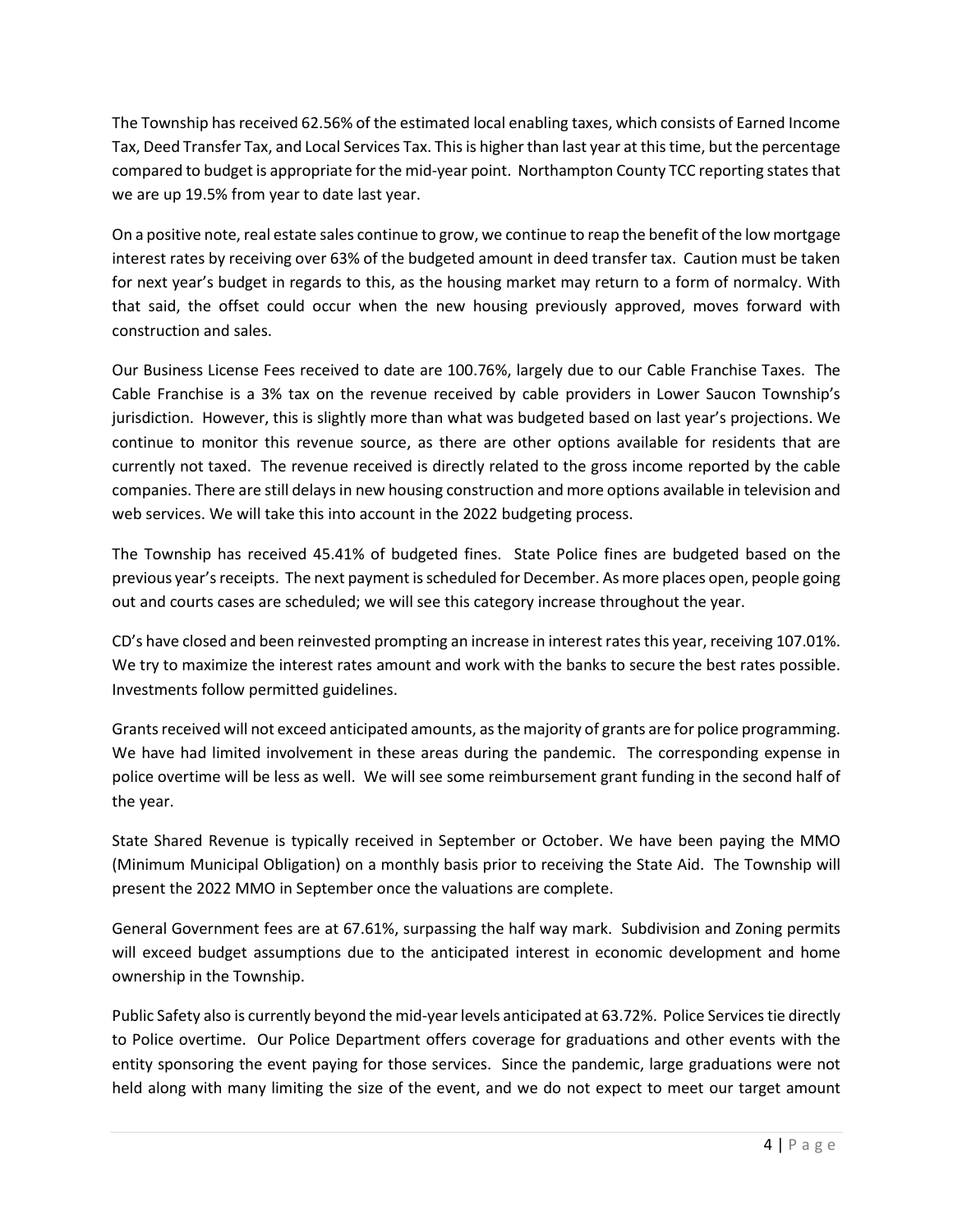budgeted. However, we will also not be spending the amount in Police overtime, which will be addressed later in this report. Accident reports and alarm fees are on the rise as more people are out more often increasing the probability of accidents or false alarms. Building permits remain in range as we will see the spikes in good weather conditions. Sanitation permits have an expense offset in Line Item 01.408.314. We are closing out the remaining permits on file from our old method. We confirmed with our **SEO** that there is a little over \$20,000.00 in anticipated expenses outstanding and we will receive the fees from our previously adopted fee schedule when billed.

The Township has received 44.46% of the budgeted Landfill Host Fees based on what we assumed to receive. The 2020 receipts over expenditures were allocated to reserves and the Capital Fund in April. Management will recommend at the CAFR reporting in March 2022 where excess funds should be applied, in accordance with Township policies. The Township has received the gas royalty fees from **BRE** in the amount of \$3,077.96. We assumed no receipts as the renewable energy facility has been shut down. We will review the budget for these fees as the facility is selling their product.

Health care costs is a pass through as we bill the Authority for their employees on our medical and other insurance plans.

Recreational pavilion fees are more in line with projections since the lifting of some of the COVID 19 restrictions.

Miscellaneous income is income that does not apply to any other account and typically money we receive from insurance claims and other small amounts. \$23,010.75 was the legal settlement received from the Boucher & James legal action. These funds continue to be disbursed to the appropriate parties, while all the Township funds will remain in a separate bank account until Council directs otherwise. Funds were received from our insurance company and other insurance companies for damage claims.

Our expectations were on our dividend returns for our self-insured medical, Workers Compensation and general liability coverages. We had a good year due to fewer claims filed. Our Workers Compensation insurance, barring any exceedingly large claims, will most likely result in higher dividends next year. We received a \$58,367.23 dividend on our Workers' Compensation agreement. Our expense this year is over \$145,667.00 so the net effect is that our insurance coverage this year was \$87,299.77. We also received \$199,252.64 from our medical self-insurance fund.

All other revenues received remain on target. Overall revenue received is 61.36% of the amount budgeted.

Expenses:

To date, the Township has paid 47.53% of its expenses budgeted.

Budgeted line itemsthat have monthly distributions are consistent with our benchmarks. Departmentally we are on track with our budgets. There are a few minor overages but overall, we are in line with amounts budgeted in each department.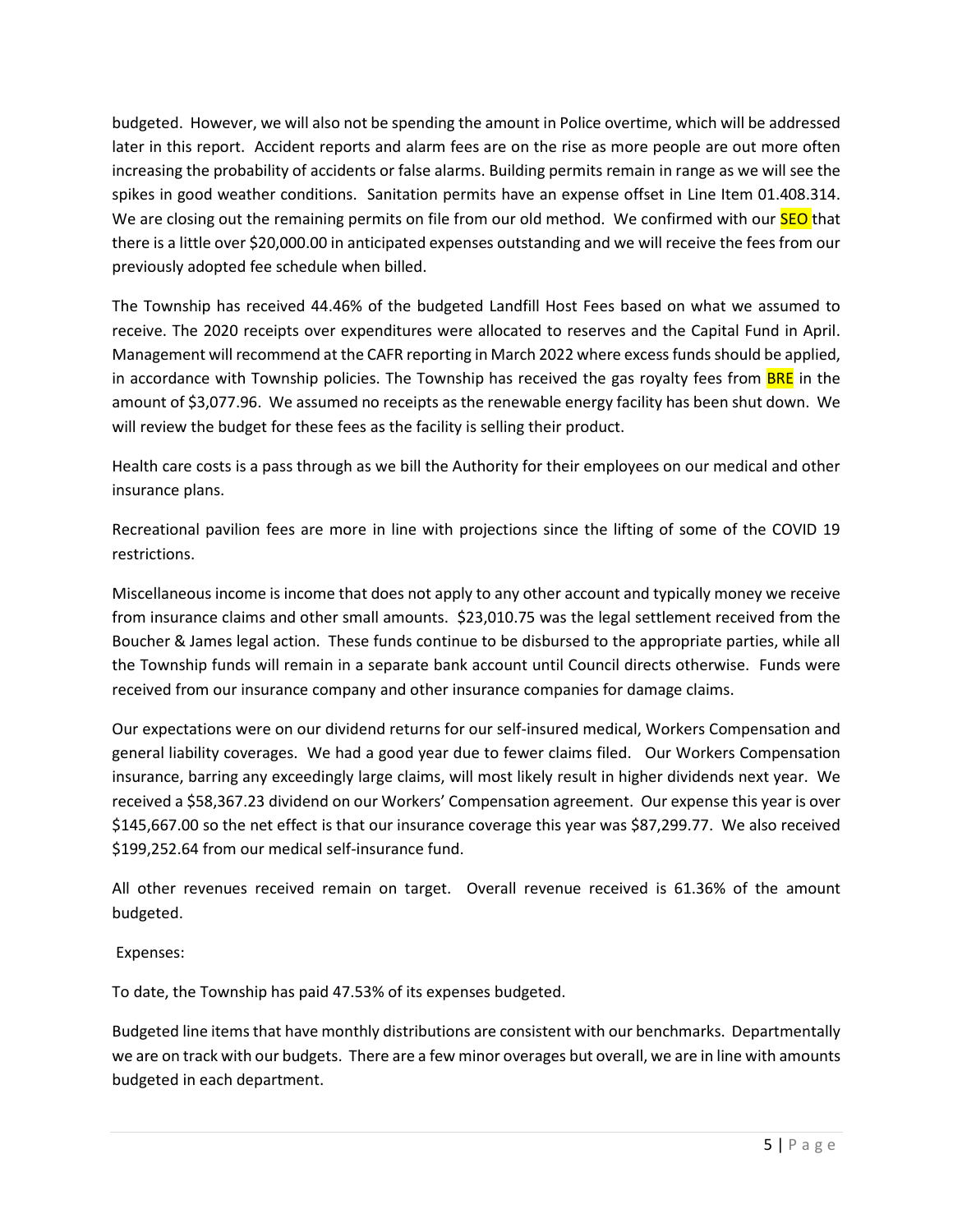- $\triangleright$  Council General Government All expenses are within range. No reportable issues. PSATS Convention was cancelled saving fees.
- Executive All expenses are within range, 47.22%. Staff reviews all expenditures.
- $\triangleright$  Finance All expenses are within range, 55.23%. IT is slightly higher due to computer upgrades
- $\blacktriangleright$  Legal At 36.16%. We are on target for the year. Anticipated needs regarding the landfill have not yet materialized and we still are in negotiations with the Police Union.
- $\triangleright$  Data Processing 12.97% All expenses within range. We upgraded computers to NUCs which are an environmentally sound practice and are upgrading software when required to ensure program performance and IT security and safety. Funding is available for server or computer replacements in the event of a failure.
- $\triangleright$  Engineering Expenses are at 56.72%. Expenses for the Lower Saucon Bridge are more than anticipated as we are waiting on PP&L to design a plan for the utility pole replacement. Some funds were approved for engineering through the grant and state funding approvals. We will be utilizing that approved funding for the inspection process. Hanover Engineering finished work for the Reading Dr. stabilization, work continues on Old Philadelphia Pike Bridge and the bridge inspections, and the Reading Drive culvert. Covered under this is also the landfill inspections, MS4 permitting work and the SEO. We have and will exceed the SEO budget as prior to the establishment of the escrow method transition, there were several permits still remaining. After speaking with the SEO 47 active permits have been identified under the old system, potentially costing an additional \$21,100.00 to complete. We will budget more in the 2022 budget to recognize these expenses.
- $\triangleright$  Buildings and Grounds Within mid-year range at 43.18%. We stopped the COVID 19 cleanings once we received the spray units that were purchased under the grant we filed with Northampton County. These units are currently used to clean vehicles, but will also be utilized once the buildings are opened to the public in July. The funding for the janitorial service is being paid out of the line item for compensation. We will be categorizing this expense to contracted services for 2022. It is expected that we will be within budget for fuel, based on anticipated use and anticipated increases due to the national change in policy. For 2022 we will need to presume the probability of a higher cost depending on their methods of taxation and how the vendors will absorb that cost in their bid submissions. We continue to look at agreements set to expire to review alternative options to maximize savings.
- $\triangleright$  Police Department Funding is in range with 48.21% expended. We are saving significant funding in payroll due to unforeseen circumstances. All other expenses in range. The new uniforms have been received and paid for.
- $\triangleright$  Fire Department 48.92% expenses paid after Council approved the full allocation to Lower Saucon Fire and Rescue after receipt of their required documentation and their efforts in complying with Council's request.
- $\triangleright$  Planning and Zoning We are at 49.21%. All expenses within range.
- $\triangleright$  Emergency Management All expenses within range.
- $\triangleright$  Crossing Guards All expenses within range.
- $\triangleright$  Dog Control All expenses within range.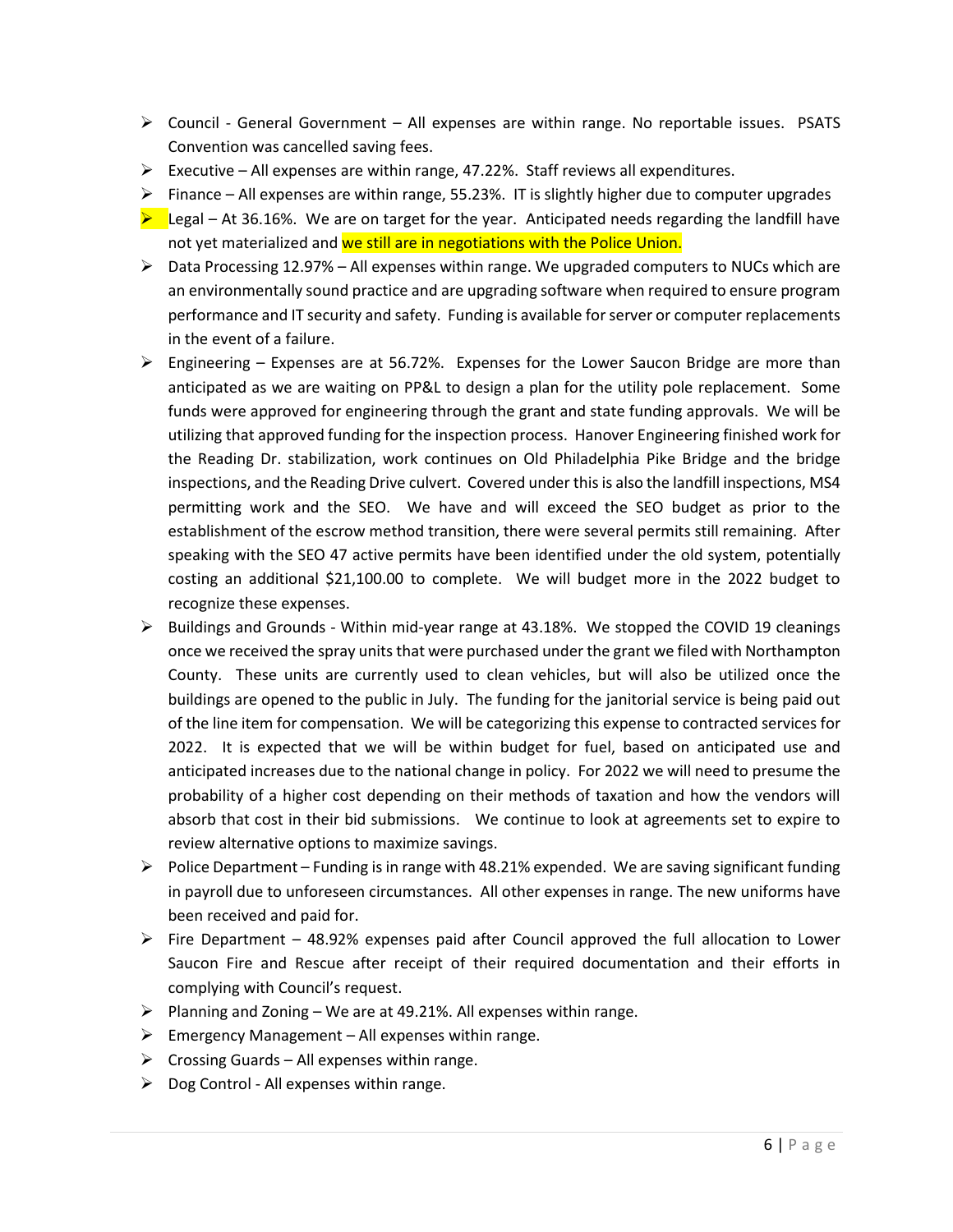- $\triangleright$  Recycling All expenses in range. Currently the center is not charging for mulch material, as we have excessive amounts at the site that need to be transitioned out.
- $\triangleright$  Public Works 42% expended; all expenses within range. Road Material/Maintenance will meet budgeted expectations if weather and time permits. The Public Works Department does as many road(s) within their budgeted amount if the material is available and weather conditions permit.
- $\triangleright$  Parks and Recreation All expenses within range. The children's summer program is in progress for 2021 and the senior program is scheduled to resume in September, so there will be less funding required due to the shortened program period. We received \$5,000.00 grant for resurfacing the Rail Trail. That work will be completed when time permits with our Public Works Department. The expenses for this project is less than \$30,000.00.
- $\triangleright$  Libraries All expenses within range. Monthly appropriations made.
- $\triangleright$  Conservation No expenses
- $\triangleright$  Debt No debt.
- $\triangleright$  Intergovernmental Expense This line item is over budget due to COVID 19 funding and the Grant award to Steel City Fire Company for the airpaks, which the revenue is listed under Federal Grant Funding – (\$66,667.00).
- $\triangleright$  Insurance We will need to review insurance coverages as we build to cover potential losses. We will need to increase coverage amounts in 2022 as recommended by our insurance agent. We will continue to evaluate the workers compensation coverage to see if the self-funded program remains purposeful
- $\triangleright$  Employee Benefits There is revenue to offset this expense. This is a pass through for the Lower Saucon Authority employees.
- $\triangleright$  Prior year items–Itemized expenses in this category will be posted to the corresponding account in this year's budget after the audit as expenses were for 2020. As we are on a modified cash basis of reporting, this line item is necessary for expenses that should have been paid in 2020, but we were billed in 2021.
- $\triangleright$  Transfers Budgeted Capital transfers have not yet been done . We will be transferring the 2021 budgeted allocations to Capital (\$225,000.00) Park Capital (\$20,000.00) and Historical Capital (\$20,000.00).

## **Items to note for the 2022 budget**:

Engineering continues to be an issue, due to the extensive review of storm water issues throughout the Township, and reviewing the Township's bridge infrastructure. Once these have all been identified, we can estimate probable costs for repairs. The majority of the construction of these items are funded by the General Fund. The larger cost construction projects will come from the Capital Plan. MS4 reviews will be paid for from the General Fund. We also have the option of applying for grants that would require some additional reviews from Hanover Engineering, as these grants require DEP and Conservation District reviews.

We will also be negotiating the Non Uniform employment agreement which is set to expire the end of 2022.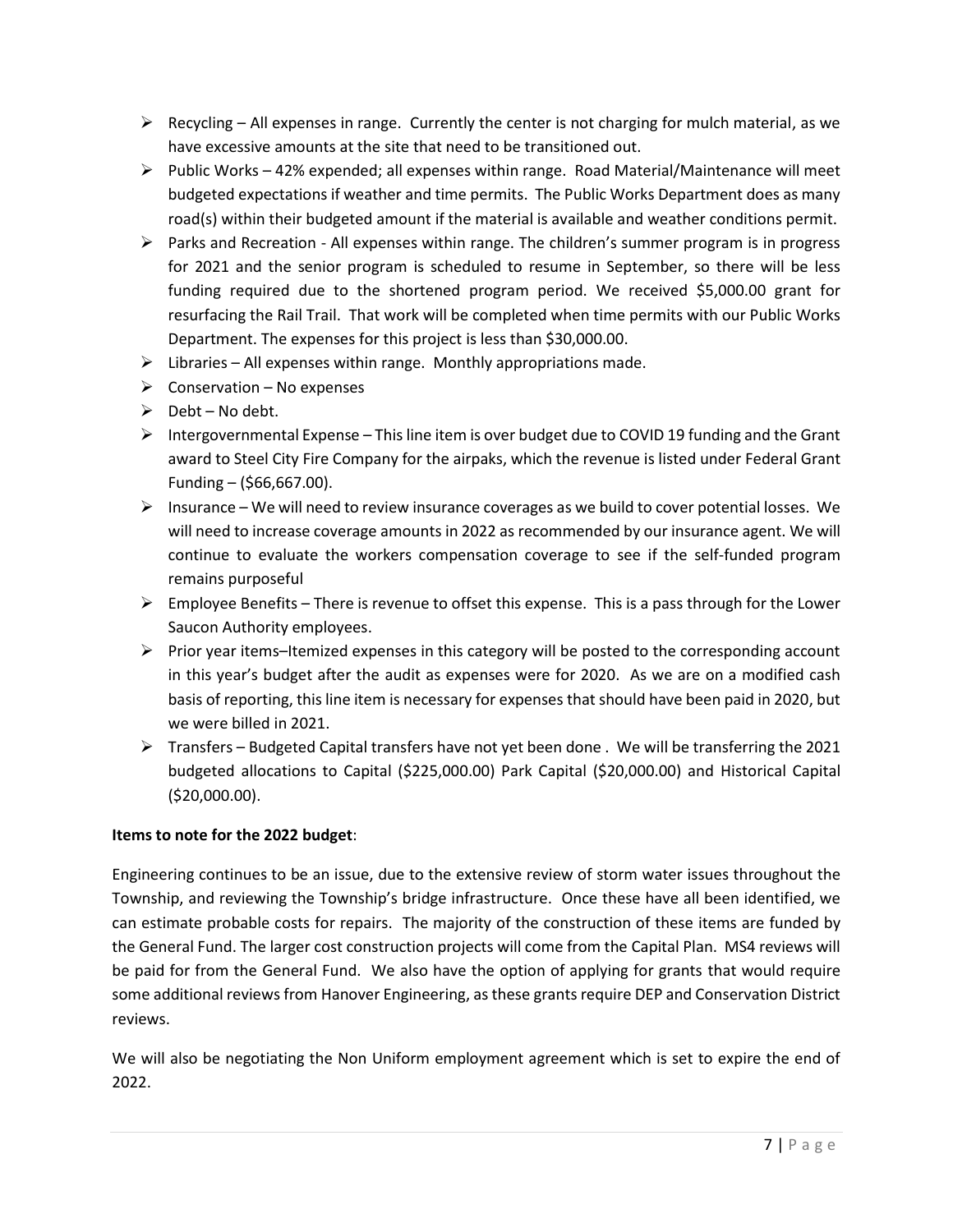The Pension Advisory Committee has recently reviewed the assumptions and the changes requested at tonight's meeting that potentially save the Township some funding moving forward. The valuation has been completed, and our MMO presentation in September will be reflective of the newest evaluation. The actual unfunded liability for both plans is \$1,092,043.00, based on the newest valuation. A decrease of \$704,520.00 was identified from the last valuation. The realized gains are smoothed over a period of time to offset future losses. We continue to pay the MMO's in monthly installment payments throughout the year to try to take advantage of high return rates. The valuation for this year will set the MMO payments for 2022 and 2023.

We receive some funding from the State in the General Fund, such as pension and fire department aid. We must be prepared that these amounts may be temporarily reduced, as the revenue received by the State has reportedly dropped.

## *Special Taxes (2)*

Special Taxes – The Township has received 72.19% of budgeted revenue and has expended 5.34% of the budget.

- The Township has received \$820,902.00 in Earned Income Tax for Open Space purposes, which is slightly more than last year at this time. As budgeted, maintenance towards properties purchased through the Open Space Act is now being paid from the fund.
- The Township has received \$311,036.00 of the estimated \$330,000.00 in taxes for Fire Equipment and the fund currently has \$1,020,191.91. Lower Saucon Fire Rescue (LSFR) will be anticipating the requested \$187,126.51 from their 2020 grant application for the payment due on their ladder truck.
- The Township received an additional \$12,271.35 in State Funding and the Public Works Department is in process of starting this year's road maintenance project.

We are on target for all expenses for Open Space and State Liquid Fuel for the year.

- Penn DOT road project will soon be approved and a listing of scheduled roads will be worked on (State Fund).
- Public Works backhoe purchase was approved this year, in addition to a new mower attachment.
- Funding is still allocated to the Lower Saucon Rd Bridge. We can utilize these funds for construction and engineering costs as permitted. The remainder will be out of the Capital Fund and reimbursed by a grant awarded by Penn Dot.
- Funding from the Open Space accounts has been appropriated for the maintenance, and purchase of properties, in addition to, consultation fees associated with the acquisitions.

## *Capital (3)*

The Capital Plan is for large expenses that would present difficulty in appropriating funding in any given annual budget. We make an effort to use both State and Capital Funding for permitted expenses. Based on a recommendation made during the 2020 Lower Saucon Annual Comprehensive Report, we increased